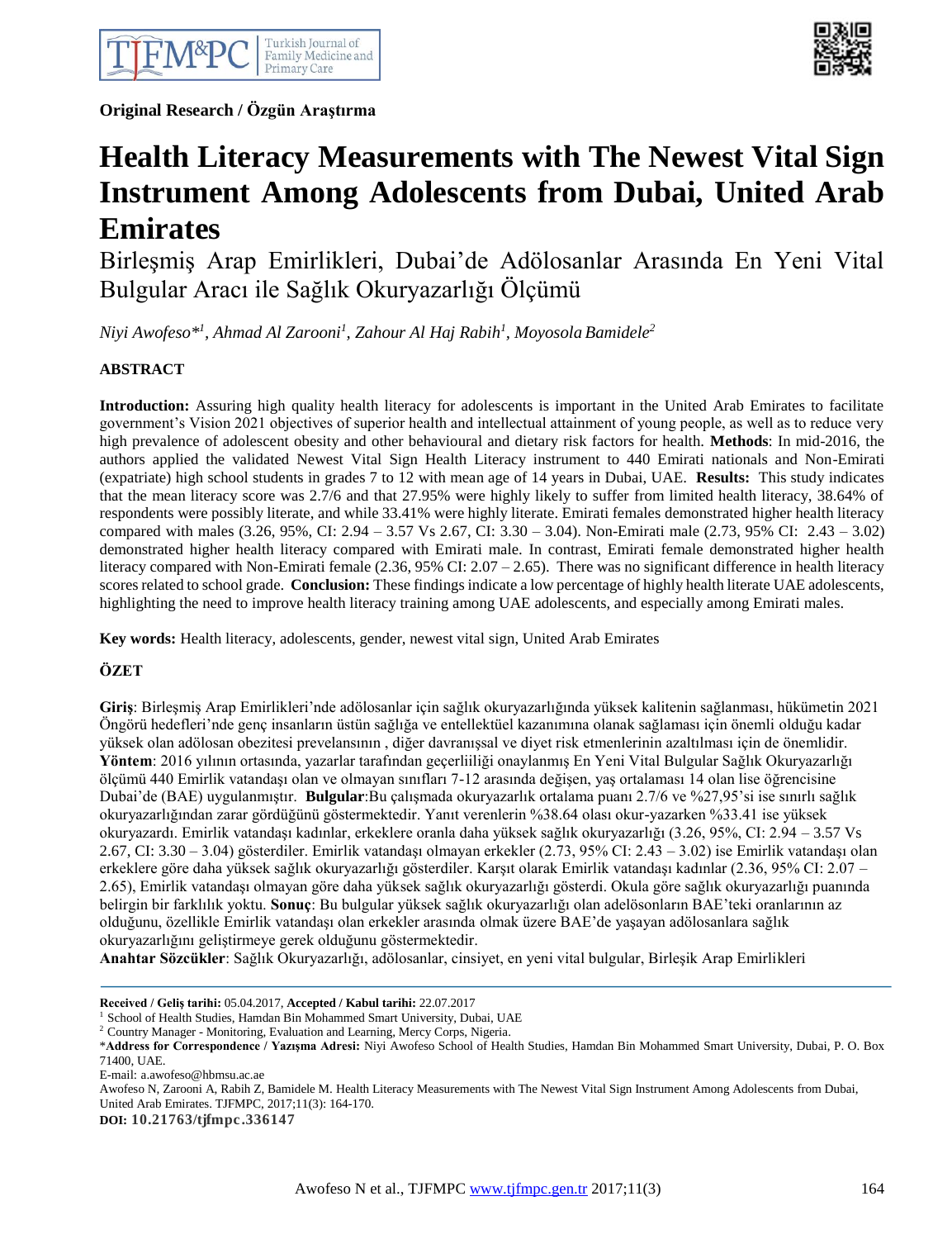## **INTRODUCTION**

Health literacy among adolescents refers to their ability to understand and interpret health information and to understand that actions taken in youth affect health later in life, combined with the ability to access valid health information. Through achieving optimal health literacy competencies, adolescents are enabled to make appropriate health decisions, and to consider influences on their own and others' health chances. Developing a structured approach to enable adolescents acquire a high level of health literacy will facilitate acquisition of accurate health information and enhance appropriate interactions with the health system, thus increasing the likelihood of optimal health outcomes later in life.<sup>1</sup>

Globally, while public health policymakers strive to facilitate healthy behaviours and counter the promotion of unhealthy lifestyles, wayfinding in health care systems is increasingly difficult, and formal education systems too often fail to provide young people with adequate skills to access, understand, assess and use information to improve their health. Poor health literacy is highly correlated with unhealthy choices, high-risk health-related behaviours, poorer health, less self-management and more hospitalization. This is particularly important in relation to adolescents with chronic illnesses such as asthma and diabetes, who require frequent contacts with the health system to optimally manage their disease. Education and health operate in a virtuous cycle – individuals with quality education are less likely to develop adverse health outcomes, while individuals who minimize adverse impacts of behavioural and dietary risks to their health are more likely to achieve high educational outcomes.<sup>2</sup>

According to the World Health Organization, health literacy is positively related to formal literacy, and entails people's knowledge, motivation and competences to access, understand, appraise and apply health information in order to make judgements and take decisions in everyday life concerning health care, disease prevention and health promotion to maintain or improve quality of life during the life course.<sup>3</sup> Both health and literacy are critical resources for everyday living. Health literacy requires basic literacy and a grasp of healthrelated vocabulary, in addition to developing necessary competencies for finding, evaluating and integrating health information from a variety of contexts. Nutbeam<sup>4</sup> identified three levels of health literacy:

Functional: basic skills in reading and writing necessary for effective functioning in a health context;

Interactive: more advanced cognitive literacy and social skills that enable active participation in health care; and

Critical: the ability to critically analyze and use information to participate in actions that overcome structural barriers to health.

Sorensen et al<sup>5</sup> suggested that the core role of health literacy is to equip individuals with the ability to access, understand, appraise, and apply health information to make decisions in everyday life in disease prevention, healthcare access, and health promotion. A 2012 health literacy survey of 7795 individuals in eight European Union countries (European Health Literacy Survey) revealed that limited (inadequate plus problematic) health literacy varied between 29% for the Netherlands and 62% for Bulgaria.<sup>6</sup>

Currently, several useful tools exist for measuring health literacy among adolescents.7,8 This important cohort warrants enhanced health literacy focus as many unhealthy choices made in adolescents, such as tobacco smoking, tend to persist through adulthood. Furthermore, increasing media use among adolescents and regulatory requirements for food nutrition labelling have significant influence on health behavior among adolescents, and thus warrants in-depth understanding of their response to media content and food labels.<sup>9,10</sup>

The United Arab Emirates (UAE) Vision 2021 document includes 10 health indicators. The first five indicators require above average health literacy to achieve expected targets.<sup>11</sup> There are currently no published studies on the level of health literacy in UAE. Nevertheless, it is noteworthy that basic illiteracy rate dropped significantly from 16% in 1995 to 7.3% in 2015. With UAE's epidemiologic and nutrition transitions, which have resulted in high prevalence of diabetes, obesity, and cerebrovascular disease complications occurring on average 15 years earlier compared with trends in European nations, the need to assess and where appropriate scale up health literacy rate of adolescents and adults is selfevident.<sup>12,13</sup> High levels of health literacy strongly correlate with prevention and self-management of non-communicable diseases. $14$  Especially among adolescents, health literacy interventions constitute an evidence-based approach for health promotion and reduction of non-communicable disease risks in adulthood.<sup>15</sup>

In this study, we examined health literacy among high school students in Dubai, UAE.

### **MATERIALS AND METHODS**

As at June 2016, there were 173 private schools and 15 public schools in Dubai, training students from Kindergarten to year 12, with a combined population of almost 300,000. Based on this data as well as the Dubai Statistics centres' 2016 census data of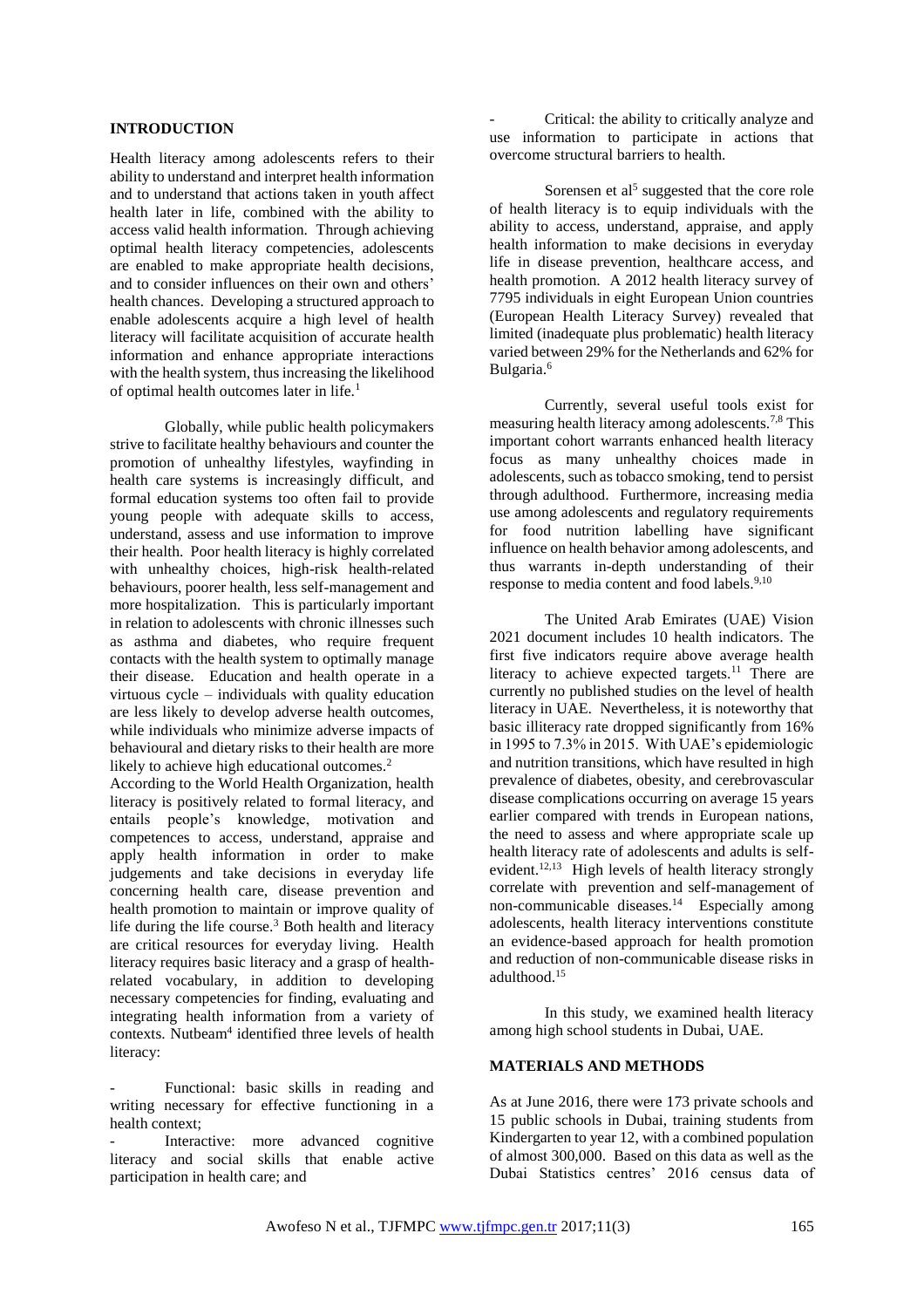children aged between 10 and 19 years (n= 214,755), we estimated that there were 170,000 pupils in Dubai enrolled in grades  $7 - 12$ . Using the Checkmarket.com sample size calculator for 95% confidence interval (CI) and 5% margin of error, we required at least 384 participants for the survey. Two schools were selected based on the heterogeneity of the student populations with  $16 - 33$  % of the student populations being Emiratis and remaining students at least from 30 different nationalities in each school.

Following approval from the schools' authorities to conduct the survey, 440 high school students (227 males and 213 females) in grades 7 – 12 (i.e. ages  $12 - 17$ ) were recruited from Dubai schools for this study in June-2016. The selection of the schools was determined by the researchers to be representative of Emirati citizens and non-Emiratis in UAE. Learners in each surveyed class were informed about the survey and it was emphasized that participation is voluntary. All learners were informed about the survey. Hamdan *Bin Mohammed Smart University* Institutional Review Board involvement in this study was not required as the study was low risk and all data were de-identified. Respondents' confidentiality was preserved throughout the study, as they did not include their names in the answered survey papers. The study was designed to accept or reject the following research hypotheses:

*(a)* Over 80% of study participants will be at least possibly literate and over 50% will be highly literate. *(b)* Emirati males will demonstrate significantly higher health literacy compared with Emirati females.

(c) Emirati males will demonstrate significantly higher health literacy compared with non-Emirati males.

(d) Emirati females will demonstrate significantly higher health literacy compared with non-Emirati females.

(e) Health literacy will be significantly higher in proportion to years of education (e.g. scores for students in grade 12 will be higher than for grade 11, which will in turn be higher for grade 10, and so on).

Given that adolescent and youth literacy levels in UAE currently exceed 90%20, we expected at least 50% of any UAE adolescent cohort to be highly health literate. Although general literacy level of female adolescents in UAE is higher, than that of male adolescents (97% vs. 94%)20. We hypothesized that males are socialized to be more extroverted and probably more likely to develop higher social skills in interpreting food labels. Based on the greater financial privileges of children of UAE citizens to acquire high quality formal and informal education, we hypothesized that Emirati adolescents will probably demonstrate higher health

literacy, compared with their non-Emirati adolescent counterparts. We also hypothesized a linear relationship between duration of formal education and level of health literacy.

A particularly efficient and validated measure of health literacy among adolescents is the Newest Vital Sign (NVS) Instrument. It is a nutrition label accompanied with 6 questions and requires 3 - 5 minutes for administration. It is reliable (Cronbach  $\alpha$  >0.76 for English version) and correlates with the Test of Functional Health Literacy in Adults. Patients with more than four correct responses are unlikely to have low literacy, whereas fewer than 4 correct answers indicate the possibility of limited literacy.<sup>16</sup> The original version of the NVS tool (in English) instrument was selected for our study for several reasons. First, it is validated, reliable, culturally appropriate, and was applied in dozens of health literacy studies globally over the past decade<sup>17</sup>. Second, it enhances comprehensiveness of health literacy ascertainment by assessing reading, interpretation, and numeracy. Third, it relates to nutrition labels with which most adolescents are familiar, and it takes only  $3 - 5$ minutes to complete.<sup>18,19</sup> Participating learners in each class took time off regular school activities to complete the survey at the same time over 6 minutes. Participating learners in each class took time off regular school activities to complete the survey at the same time over 6 minutes.

The data were analysed on STATA© version 12 using descriptive analysis(frequency) and two-sample t test with equal variances to test the study hypotheses. $21$ 

# **RESULTS**

More than half *(*54%) of participants were nonemirate and 46% emirate; and 52% were male and 48% female respectively. The mean age of the participants was 14 years, with a range of 12 to 17 years. The first hypothesis, that over 80% of study participants will be at least possibly literate, and over 50% will be highly literate was rejected, because only 72% of respondents were at least possibly literate and only 33.4% were highly literate (Table 1).

|       | the Newest Vital Sign health literacy survey | Table 1. Scores of 440 participating UAE adolescents in |
|-------|----------------------------------------------|---------------------------------------------------------|
| Score | Frequency                                    | Percent                                                 |

| Score    | Frequency | Percent |
|----------|-----------|---------|
| $\theta$ | 41        | 9.32    |
|          | 82        | 18.64   |
| 2        | 78        | 17.73   |
| 3        | 92        | 20.91   |
| 4        | 61        | 13.86   |
| 5        | 67        | 15.23   |
| 6        | 19        | 4.32    |
| Total    | 440       | 100.0   |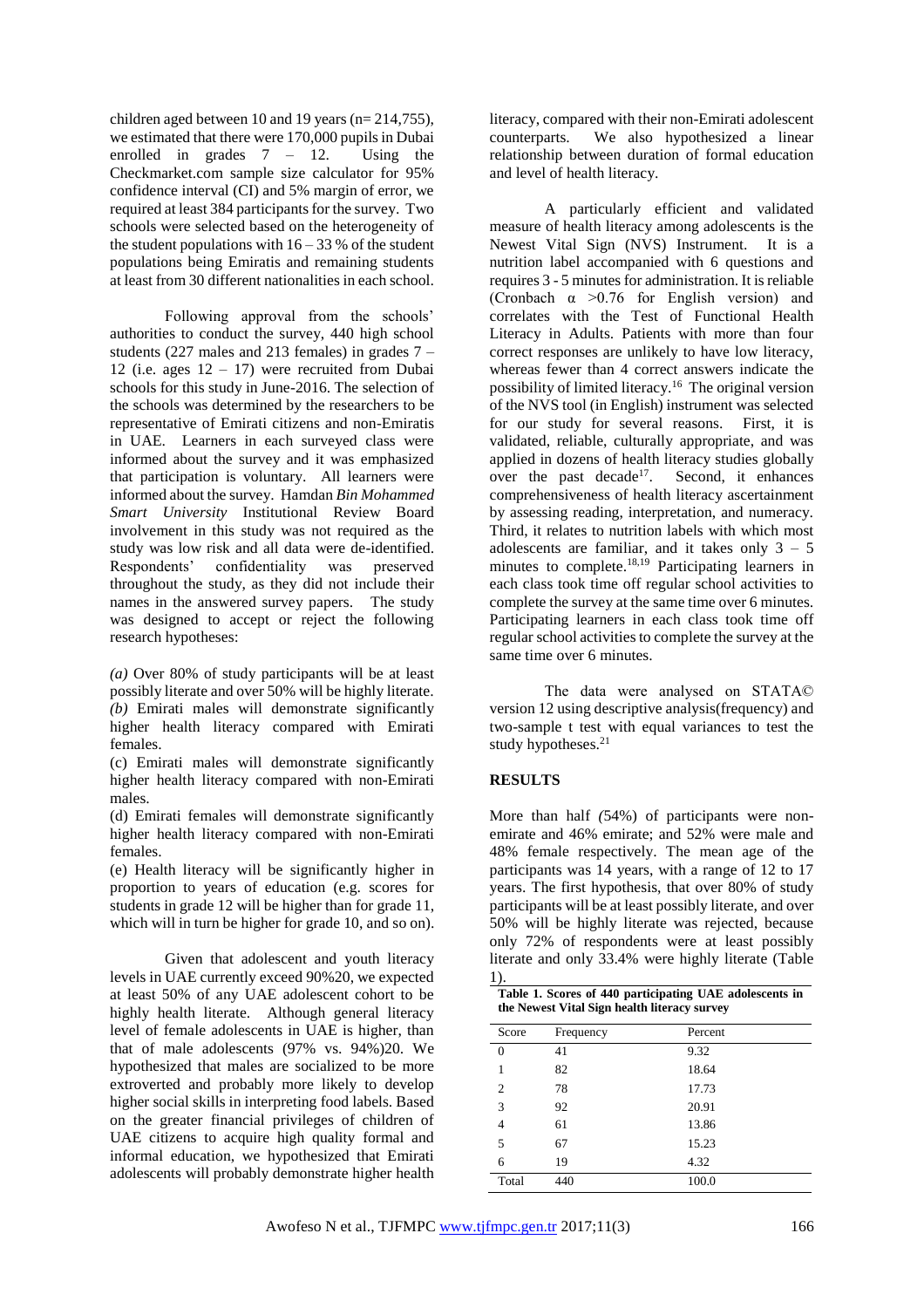| nypotheses                    |      |              |           |           |             |             |  |
|-------------------------------|------|--------------|-----------|-----------|-------------|-------------|--|
| Group                         | Obs. | Mean         | Std. Err. | Std. Dev. | [95% CI]    |             |  |
| E-Mal                         | 101  | 2.673267     | .1856799  | 1.86606   | 2.304884    | 3.041651    |  |
| E-Female                      | 100  | 3.26         | .1573903  | 1.573903  | 2.947703    | 3.572297    |  |
| Combined                      | 201  | 2.965174     | .1232596  | 1.747507  | 2.722119    | 3.208229    |  |
| *diff                         |      | $-0.5867327$ | .243616   |           | $-1.067133$ | $-1063326$  |  |
| $*$ significant at 0.017<0.05 |      |              |           |           |             |             |  |
| Non-EmirM                     | 126  | 2.730159     | .1471044  | 1.651243  | 2.439021    | 3.021297    |  |
| E-Mal                         | 101  | 2.673267     | .1856799  | 1.86606   | 2.304884    | 3.041651    |  |
| Combined                      | 227  | 2.704846     | .115908   | 1.746329  | 2.476447    | 2.933244    |  |
| **diff                        |      | .0568914     | .2337216  |           | $-.4036719$ | .5174547    |  |
| **insignificant at 0.808>0.05 |      |              |           |           |             |             |  |
| Non-EmirF                     | 113  | 2.362832     | .1455525  | 1.547244  | 2.074438    | 2.651225    |  |
| E-Female                      | 100  | 3.26         | .1573903  | 1.573903  | 2.947703    | 3.572297    |  |
| Combined                      | 213  | 2.784038     | .1109699  | 1.619553  | 2.565292    | 3.002783    |  |
| *diff                         |      | $-.8971681$  | .2141519  |           | $-1.31932$  | $-.4750167$ |  |
| $*$ significant at 0.000<0.05 |      |              |           |           |             |             |  |

**Table 2. Mean comparative scores based on nationality and gender for the second, third and fourth hypotheses**

*E-Mal = Emirati male participants; E-Female = Emirati female participants; Non-EmirM - = Non-Emirati male participants; Non-EmirF = Non-Emirati female participants.*

Data on the second, third and fourth hypotheses are shown in Table 2. The second hypothesis, that Emirati males will demonstrate significantly higher health literacy compared with Emirati females was rejected as Emirati female participants (*0.017* < 0.05; mean value 3.26, CI: 2.94 – 3.57) demonstrated higher health literacy compared with male Emirati participants (mean value 2.67, CI:  $2.30 - 3.04$ ). The third hypothesis, that Emirati males will demonstrate significantly higher health literacy compared with non-Emirati males, was rejected as non-Emirati male participants demonstrated higher health literacy scores compared with Emirati male participants, although the difference was not significant. Based on the mean value, the result shows that Non-Emirati male participants ( $p = 0.81$ ; mean value 2.73, CI: 2.43 – 3.02) demonstrated higher health literacy compared with Emirati male  $(2.67, CI: 2.30 - 3.04)$ . The fourth hypothesis, that Emirati females will demonstrate significantly higher health literacy compared with non-Emirati females was accepted as Emirati female participants demonstrated significantly higher average health literacy scores compared with non-Emirati female participants. Based on the mean value, the result shows that Emirate female (0.001 < 0.05; 3.26, CI: 2.94 – 3.57) demonstrated higher health literacy compared with Non-Emirati female  $(2.36, CI: 2.07 - 2.65)$ . The fifth hypothesis, that health literacy will be significantly higher in proportion to years of education, was rejected as there is no observable linear relationship between school grade and NVS test scores among participating students. For example, a third of participants scored 1-2/6, another third 3-4/6 and the last third 5-6/6 in grade 12, while in grade seven, the

corresponding scores were 21% for 1-2/6, 57% for 3-4/6 and 21% for 5-6/6. This finding may be attributed to the fact that the six NVS questions are of a level that can be competently answered by any individual that has undergone at least six years of quality formal education. Further education beyond six years of formal education may therefore not confer significant advantages in correctly answering the survey questions. A 2006 report on the USA National Assessment of Adult literacy survey which sampled 19000 adults found that 45% of high school graduates had basic or below basic health literacy.<sup>22</sup>

#### **DISCUSSION**

Results from our study indicate that mean literacy score is 2.7/6, and that 38.64% of respondents were possibly literate, while 33.41% were highly literate. Emirati females demonstrated higher health literacy compared to males (3.26, 95% C.I. 2.94 – 3.57 Vs 2.67, CI: 3.30 – 3.04). Non-Emirati males (2.73, 95% CI: 2.43 – 3.02) demonstrated higher health literacy compared with Emirati male. In contrast, Emirati female demonstrated higher health literacy compared with Non-Emirati female (2.36, 95% CI:  $2.07 - 2.65$ ). There was no significant difference in health literacy scores relative to school grade. Health literacy in adolescents is described in the literature as comprising variable sets of key dimensions – clusters of related abilities, skills, commitments, and knowledge; that enable a young person to approach health information competently and effectively and to derive at health-promoting decisions and actions. The health literacy of adolescents has major implications for their health outcomes into adulthood. From a policy perspective,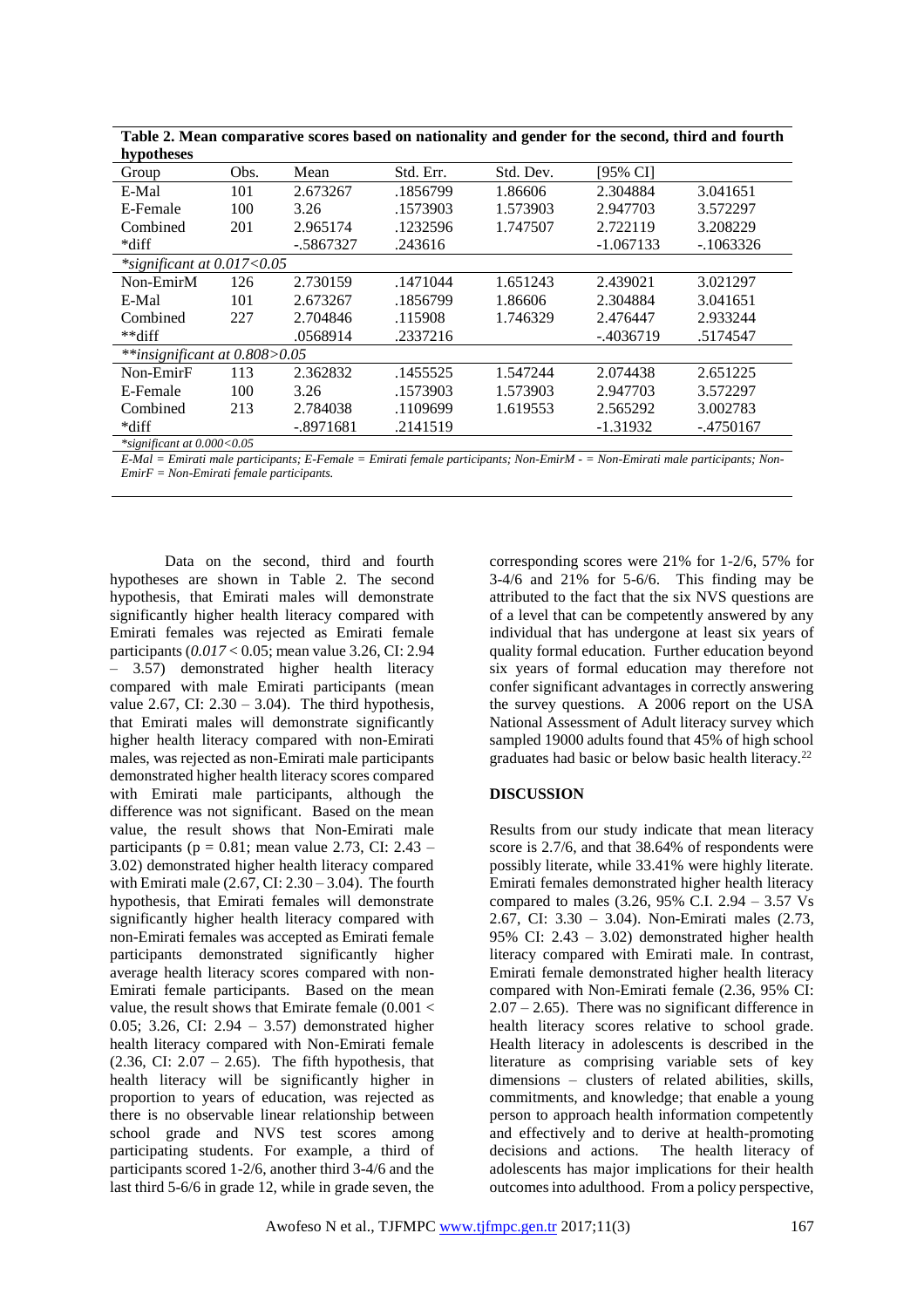it is important to ascertain important antecedents (e.g. parental socio-economic status) and consequences (e.g. capacity to improve one's own health and the health of others) of health literacy among adolescents, and to implement interventions to align such influences to optimize health literacy.<sup>23,24</sup>

To the best of our knowledge, this is the first study to systematically examine health literacy among adolescents in the Middle East and North Africa region. Unfortunately, a recently proposed instrument for assessing health literacy in this region, the Eastern-Middle Eastern Adult Health Literacy (EMAHL13) screening instrument<sup>25</sup>, focusses mainly on comprehension, but not numeracy, an important skill in health promotion and disease management. The survey participants in our research study in schools, where English is the main language of instruction and any difficulty in understanding the survey questionnaire was clarified by two of the authors (ZA & AA) who personally administered the survey. A limitation of this study is the relatively small sample size and lack of randomization of the students who participated in this survey. A much bigger study with a smaller margin of sampling error will provide further information on the extent of health literacy among adolescents in Dubai as well as the wider UAE community.

As health literacy skills are best developed early in life, intersectoral collaboration between the education and health sectors is vital if the risks of low health literacy are to be minimized. One such collaboration is the health promoting schools' concept, which entails incorporating a structured curriculum in health studies as part of the school curriculum. $^{23}$  Use of the NVS survey instrument (translated into respective languages) for measuring health literacy among adults in European nations showed that 47% of the population were at risk of low health literacy with mean health literacy scores varying widely from 26/6 in Spain to 4.5/6 in the Netherlands.<sup>6</sup> The average score of 2.7/6 in this survey is particularly disappointing as adolescent students are not normally included in the category of disadvantaged learners.

The significantly higher NVS health literacy test scores among Emirati females compared with Emirati males as well as non-Emirati females illustrates the effectiveness of UAE's gender equality strategies in the past two decades which has defied modest projections on female literacy. Article 14 of the UAE constitution states that; "Equality, social justice, ensuring safety and security and equality of opportunity for all citizens shall be the pillars of the Society." Also, article 32 of the UAE federal labour law of 1980 states that; "A woman

shall be paid the same wage as a man if she performs the same work.". <sup>26</sup> Females currently constitute about 77% of total university enrolments, and they outperform males at every level of the UAE educational sector. Less than 3% of UAE females are illiterate, compared with 6% illiteracy rate among Emirati males, and about 30% illiteracy rate among Arab women.<sup>25</sup> UAE's inclusive education system has facilitated the emergence of female Emiratis who not only outperform their male fellow citizens educationally but also outperform females from other Middle East and North African nations where cultural norms still put females at a disadvantage vis-à-vis access to quality education.<sup>27</sup> As the UAE and other Gulf Cooperation Council nations' health systems progresses into the digital age, the need for highly health literate citizens cannot be over-emphasized if optimal returns on impressive investments in health are to be realized.

## **CONCLUSION**

Low levels of health literacy among populations with at least post-primary education (such as the participants in this study) undermine the quality of individual and family life. Low health literacy adversely influences health status, which impacts negatively on educational achievement, setting into motion a vicious cycle of declining human development. It will be very useful to conduct a nationwide study on health literacy among adolescents in UAE in order to provide a basis for consistent policies on improving adolescent and youth health literacy. To date integrated health literacy related curriculum and activities are integrated into public schools in in Abu Dhabi as part of Schools for Health program. Monitoring and evaluation of this initiative for effectiveness may provide one of many options for nationwide implementation of health education and health literacy programs. In an increasingly complicated health system and with epidemiological transitions, which require greater understanding of healthrelated issues, significant improvements in school curricula, and public education activities are required to enhance the level of health literacy among adolescents in the UAE.

#### **REFERENCES**

- 1. Begoray DL, Wharf-Higgins J, Macdonald M. High school health curriculum and health literacy: Canadian student voices. Global Health Promotion 2009: 16: 35–42. DOI:10.1177/1757975909348101.
- 2. Morton RL, Schlackow I, Staplin N. Impact of educational attainment on health outcomes in moderate to severe CKD. American Journal of Kidney Diseases 2016; 67: 31 – 39. DOI: http://dx.doi.org/10.1053/j.ajkd.2015.07.021.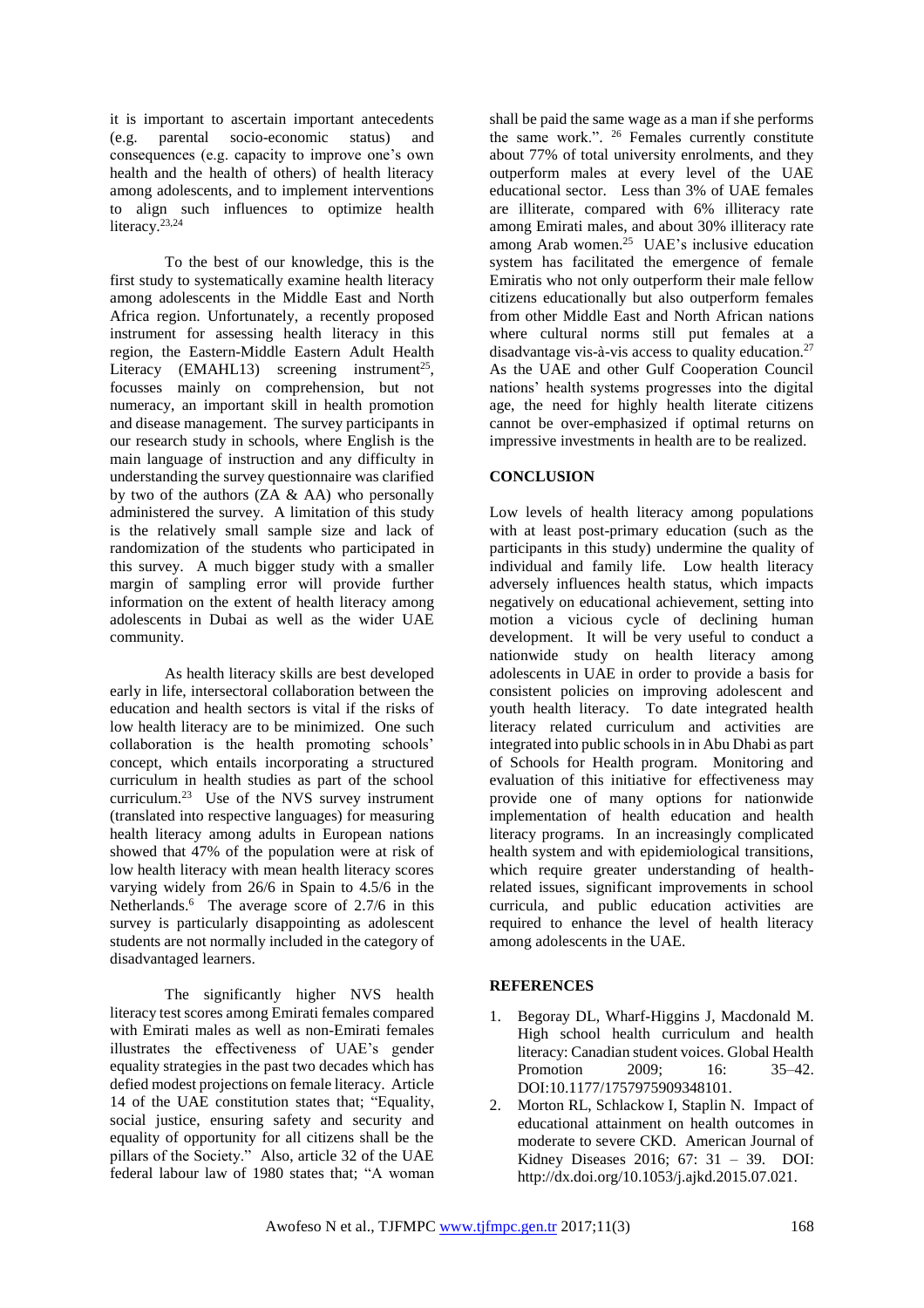- 3. World Health Organization. Health Literacy: the solid facts. Geneva, WHO, 2013, p4, . URL: http://www.euro.who.int/\_\_data/assets/pdf\_file /0008/190655/e96854.pdf Accessed 8 May 2017.
- 4. Nutbeam D. Health literacy as a public health goal: a challenge for contemporary health education and communication strategies in the 21st century. Health Promotion International<br>2000: 15: 259-267. DOI: 259-267. https://doi.org/10.1093/heapro/15.3.259
- 5. Sørensen K, Van den Broucke S, Fullam J, Doyle G, Pelikan J, Slonska Z, et al. Health literacy and public health: a systematic review and integration of definitions and models. BMC Public Health 2012; 12: 80–92. DOI: 10.1186/1471-2458-12-80.
- 6. Sørensen K, Pelikan JM, Röthlin F, Ganahl K, Slonska Z, Doyle G, et al. Health literacy in Europe: comparative results of the European health literacy survey (HLS-EU). The European Journal of Public Health 2015; 25:1053-1058. DOI:10.1093/eurpub/ckv043.
- 7. Ghanbari S, Ramezankhani A, Montazeri A, Mehrabi Y. Health Literacy Measure for Adolescents (HELMA): Development and Psychometric Properties. PLoS One 2016; 11(2). DOI: 10.1371/journal.pone.0149202.
- 8. Altin SV, Finke I, Kautz-Freimuth S, Stock S. The evolution of health literacy assessment tools: a systematic review. BMC Public Health 2014; 14: 1207. DOI: 10.1186/1471-2458-14- 1207.
- 9. Levin-Zamir D, Lemish D, Gofin R. Media Health Literacy (MHL): development and measurement of the concept among adolescents. Health Education Research 2011; 26: 323-335. DOI: 10.1093/her/cyr007
- 10. Cha E, Kim KH, Lerner HM, Dawkins CR, Bello MK, Umpierrez G et al. Health literacy, self-efficacy, food label use, and diet in young adults. American Journal of Health Behavior 2014; 38: 331-339. DOI:10.5993/AJHB.38.3.2.
- 11. UAE Vision 2021. National key performance indicators. Abu Dhabi, UAE Government, 2014. URL: https://www.vision2021.ae/en/nationalpriority-areas/national-key-performanceindicators Accessed 20 February 2017.
- 12. DeWalt D, Hink A. Health literacy and child health outcomes: a systematic review of the literature. Pediatrics 2009; 124: S265-S274; DOI: 10.1542/peds.2009-1162B.
- 13. AlBlooshi A, Shaban S, AlThunaiji M. Increasing obesity rates in school children in United Arab Emirates. Obesity Science and Practice 2016; 2: 196-202. DOI: 10.1002/osp4.37.
- 14. Poureslami I, Nimmon L, Rootman I, and Mark J. Fitzgerald MJ. Health literacy and chronic disease management: drawing from expert knowledge to set an agenda. Health Promotion International 2016; daw003. DOI:10.1093/heapro/daw003
- 15. Hanson MA, Gluckman PD, Ma RCW, Matzen P, Biesma RG. Early life opportunities for prevention of diabetes in low and middle income countries. BMC Public Health 2012; 12:1025. DOI: 10.1186/1471-2458-12-1025.
- 16. Pfizer. The Newest Vital Sign, 2011. URL: https://www.pfizer.com/files/health/nvs\_flipbo ok\_english\_final.pdf New York: Pfizer pp1-6 Accessed 21 October 2016.
- 17. Rowlands G, Khazaezadeh N, Oteng-Ntim E, Seed P, Barr S, Weiss BD. Development and validation of a measure of health literacy in the UK: the newest vital sign. BMC Public Health 2013; 13:116. DOI: 10.1186/1471-2458-13- 116
- 18. Weiss BD, Mays MZ, Martz W, Castro KM, DeWalt DA, Pignone MP, et al. Quick assessment of literacy in primary care: the Newest Vital Sign. Annals of Family Medicine 2005; 3; 514–522. DOI: 10.1370/afm.405
- 19. Hoffman S, Marsiglia FF, Lambert MC, Porta M. A Psychometric Assessment of the Newest Vital Sign among Youth in Guatemala City. Journal of Child and Adolescent Behavior 2015; 3:190. DOI:10.4172/2375-4494.1000190.
- 20. 20. UNESCO United Nations Educational, Scientific and Cultural Organization. Adult and youth literacy – national, regional and global trends. Montreal: UNESCO Institute of Statistics, p 127. URL: http://www.uis.unesco.org/Education/Documen ts/literacy-statistics-trends-1985-2015.pdf Accessed 28 May 2017
- 21. StataCorp. Stata Statistical Software: Release 12. College Station, Texas: StataCorp LP, 2011, Help file pages 66-72.
- 22. National Centre for Education Statistics. The health literacy of America's adults: results of the 2003 national assessment of adult literacy. Washington DC, US Department of Education, 2006, URL: https://nces.ed.gov/pubs2006/2006483.pdf Accessed 4 July 2017.
- 23. Shama ME, Abdou SS. Evaluating the impact of Health Promoting School initiative on dietary habits and BMI of students in Oman. The Journal of the Egyptian Public Health Association 2009; 84: 119-123.
- 24. BröderEmail J, Okan O, Baue U, Bruland D, Schlupp S, Bollweg TM et al. Health literacy in childhood and youth: a systematic review of definitions and models. BMC Public Health 2017; 17:361. DOI: 10.1186/s12889-017-4267 y.